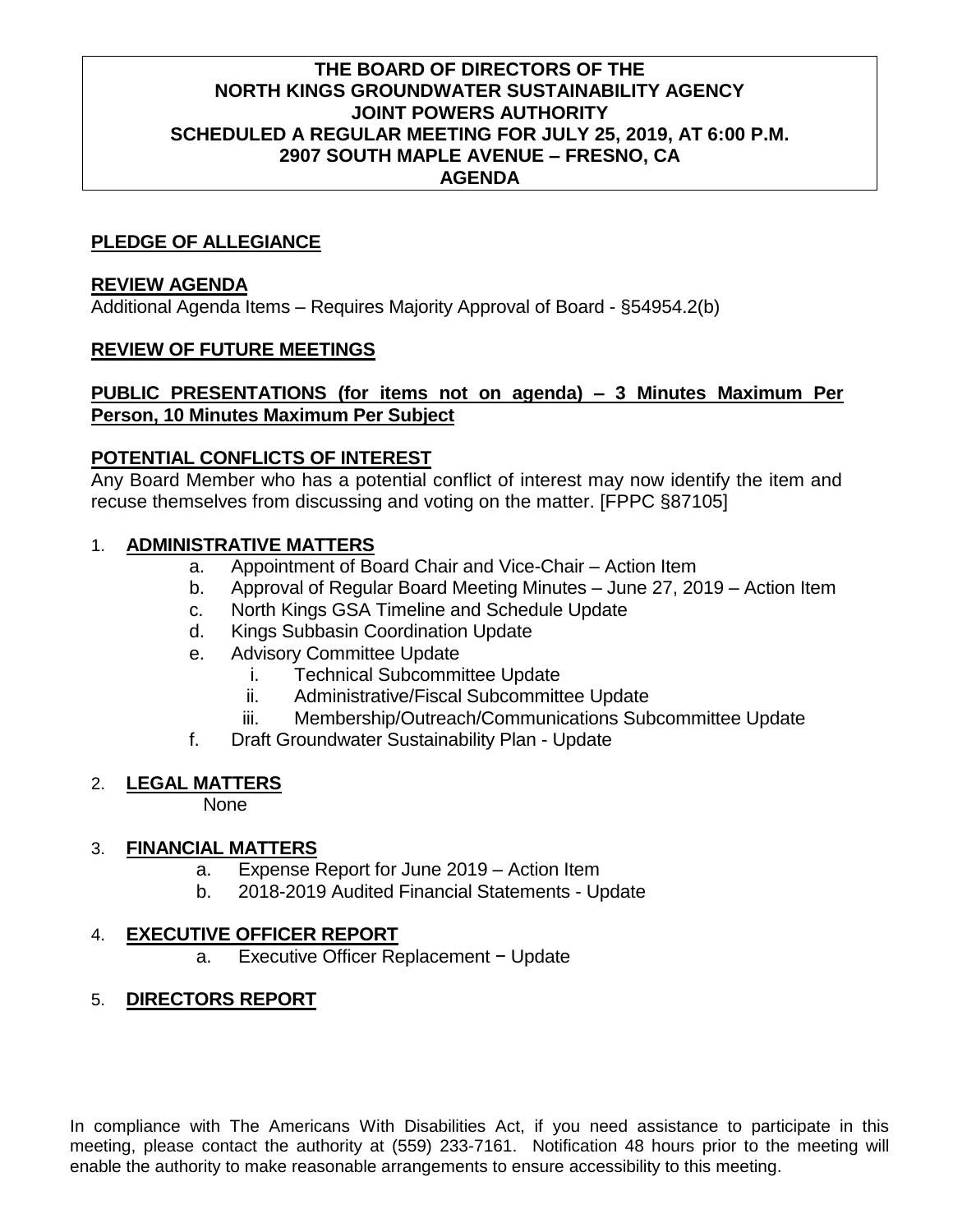# **THE BOARD OF DIRECTORS OF THE NORTH KINGS GROUNDWATER SUSTAINABILITY AGENCY JOINT POWERS AUTHORITY SCHEDULED A REGULAR MEETING FOR JULY 25, 2019, AT 6:00 P.M. 2907 SOUTH MAPLE AVENUE – FRESNO, CA AGENDA**

# **CLOSED SESSION**

Public Employee Appointment – Government Code 54957 Title: Executive Officer

Conference with Labor Negotiators – Government Code 54957.6 Agency designated representative: Board Chairman Unrepresented employee: Future Executive Officer

# 6. **REPORT ON ACTION TAKEN IN CLOSED SESSION**

# 7. **ADJOURNMENT**

Note: This agenda is posted pursuant to the provisions of the Government Code commencing at Section 54950. The date of this posting is July 22, 2019. Posting locations are: 1) Fresno Irrigation District Office; 2) NKGSA Website; and 3) Notice Box located in front of 2907 S Maple Avenue – Fresno, CA (24 hour access available on District website and in the mailbox in front of building).

"In accordance with California Government Code Section 54957.5, any writing or document that is a public record, relates to an open session agenda item and is distributed less than 72 hours prior to a regular meeting, will be made available for public inspection in the District offices during normal business hours. If, however, the document is not distributed until the regular meeting to which it relates, then the document or writing will be made available to the public at the location of the meeting."

In compliance with The Americans With Disabilities Act, if you need assistance to participate in this meeting, please contact the authority at (559) 233-7161. Notification 48 hours prior to the meeting will enable the authority to make reasonable arrangements to ensure accessibility to this meeting.